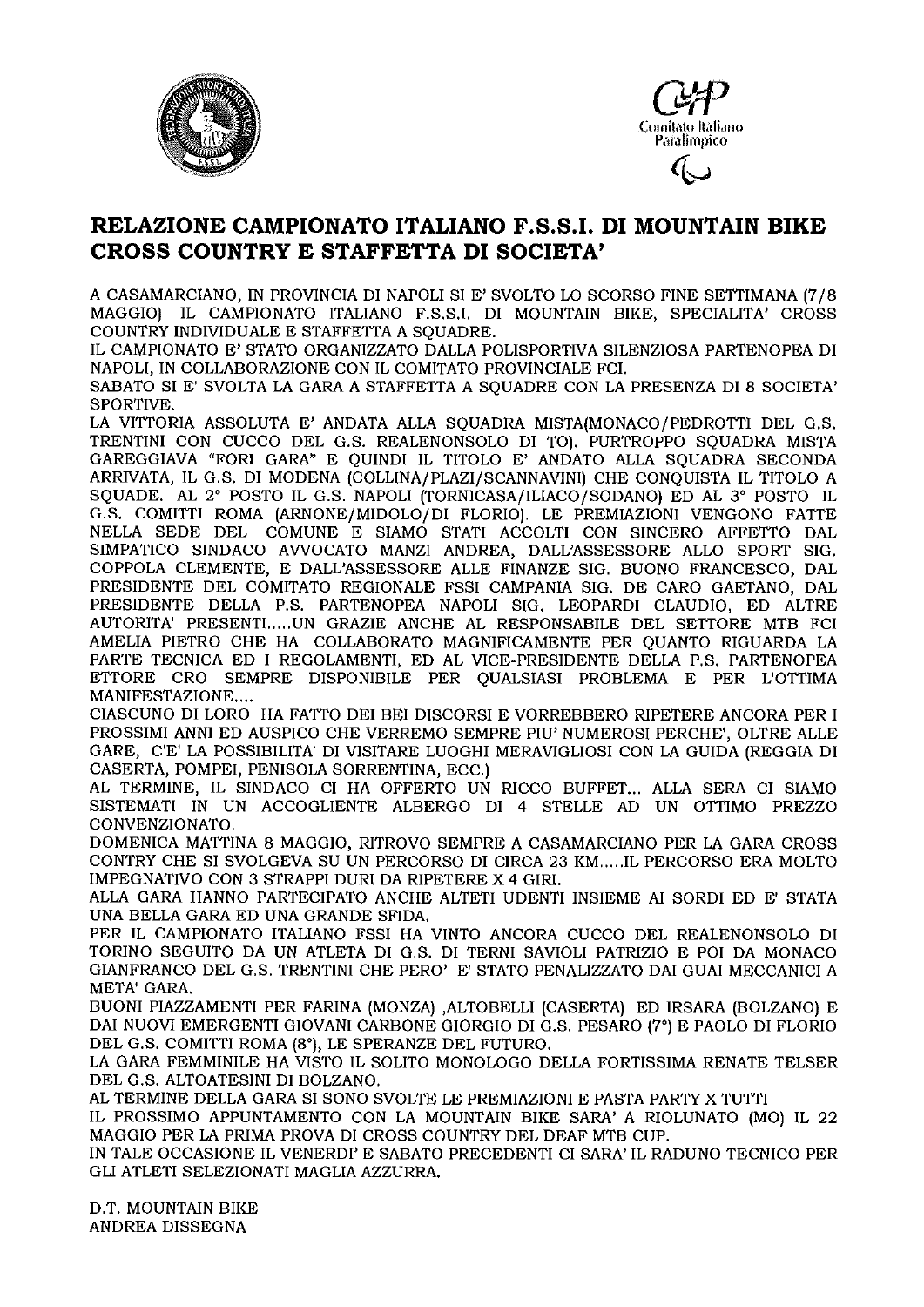## CROSS COUNTRY - CLASSIFICA MASCHILE (4 GIRI)

| POS.                       | <b>COGNOME E NOME</b>      | SOCIETA'                 | <b>TEMPO</b> | <b>PUNTI</b>    |  |
|----------------------------|----------------------------|--------------------------|--------------|-----------------|--|
| 1                          | <b>CUCCO LUIGI</b>         | REALENONSOLO TORINO      | 1.35.03      | 10 <sup>1</sup> |  |
| $\overline{2}$             | <b>SAVIOLI PATRIZIO</b>    | <b>G.S. TERNI</b>        | 1.36.45      | 8               |  |
| 3                          | <b>MONACO GIANFRANCO</b>   | <b>G.S.S. TRENTINI</b>   | 1.37.49      | 6               |  |
| 4                          | <b>FARINA MATTEO</b>       | A.S. MONZA               | 1,43,11      | 5               |  |
| 5                          | ALTOBELLI FILIPPO          | <b>G.S. CASERTA</b>      | 144.14       | $\overline{4}$  |  |
| 6                          | <b>IRSARA MICHAEL</b>      | G.S. ALTOATESINI BOLZANO | 1.49.30      | 3               |  |
| $\overline{7}$             | <b>CARBONE GIORGIO</b>     | <b>G.S. PESARO</b>       | 1.53.51      | $\overline{2}$  |  |
| 8                          | DI FLORIO PAOLO            | <b>G.S. COMITTI ROMA</b> | 1.54.05      | $\mathbf 1$     |  |
| 9                          | <b>COLLINA MARCO</b>       | <b>G.S. MODENA</b>       | $1.25.21*$   | 1               |  |
| 10                         | PLAZZI LUCA                | <b>G.S. MODENA</b>       | 1,25.22*     | $\mathbf 1$     |  |
| 11                         | ILIACO LUIGI               | <b>G.S. NAPOLI</b>       | 1.26.14*     | 1               |  |
| 12                         | SODANO GIOVANNI            | <b>G.S. NAPOLI</b>       | 1.28.16*     | 1               |  |
| 13                         | SCANNAVINI MASSIMO         | G.S. MODENA              | $1.34.54*$   | 1               |  |
| 14                         | <b>IACHETTI GIUSEPPE</b>   | G.S. ANCONA              | 1.35.03*     | 1               |  |
| 15                         | MIDOLO ALESSANDRO          | G.S. COMITTI ROMA        | $1.35.18*$   | $\mathbf{1}$    |  |
| 16                         | PORFIDIA ANTONIO           | <b>G.S. CASERTA</b>      | 1.41.19*     | 1               |  |
| 17                         | SORBO MARCELLO             | G.S. NAPOLI              | $1,44.36*$   | 1               |  |
| 18                         | <b>TORNINCASA MAURIZIO</b> | <b>G.S. NAPOLI</b>       | 1.45.08*     | 1               |  |
| 19                         | <b>SCARANO NICOLA</b>      | <b>G.S. NAPOLI</b>       | $1.55.17*$   | 1               |  |
| 20                         | <b>NEGRO LUIGI</b>         | G.S. CASERTA             | 2.00.23*     | 1               |  |
| 21                         | <b>QUARTUCCI DAVID</b>     | <b>G.S. ANCONA</b>       | $1,38,17**$  | 1               |  |
| 22                         | <b>LEONORI ROMOLO</b>      | <b>G.S. ANCONA</b>       | $1.53.34**$  | 1               |  |
| 23                         | PEDROTTI ELIO              | G.S.S. TRENTINI          | <b>DNF</b>   | $\mathbf 0$     |  |
| 24                         | <b>FRONTALI FRANCO</b>     | <b>G.S. ANCONA</b>       | <b>DNF</b>   | $\mathbf 0$     |  |
| 25                         | <b>ROSICANI MARCO</b>      | <b>G.S. ANCONA</b>       | <b>DNF</b>   | $\mathbf 0$     |  |
| 26                         | <b>FRATESI FRANCESCO</b>   | <b>G.S. ANCONA</b>       | <b>DNF</b>   | $\bf{0}$        |  |
| 53<br>* 3 GIRI - ** 2 GIRI |                            |                          |              |                 |  |

## CROSS COUNTRY - CLASSIFICA FEMMINILE (2 GIRI)

| POS. | <b>COGNOME E NOME</b>  | SOCIETA'                       | TEMPO   | PUNT |
|------|------------------------|--------------------------------|---------|------|
|      | 'TELSER RENATE         | ALTOATESINI BOLZANO<br>'G.S. . | 1.05.04 |      |
|      | <b>IDIVOTO ROSALBA</b> | IG.S. NAPOLI                   | 1.43.07 |      |

53